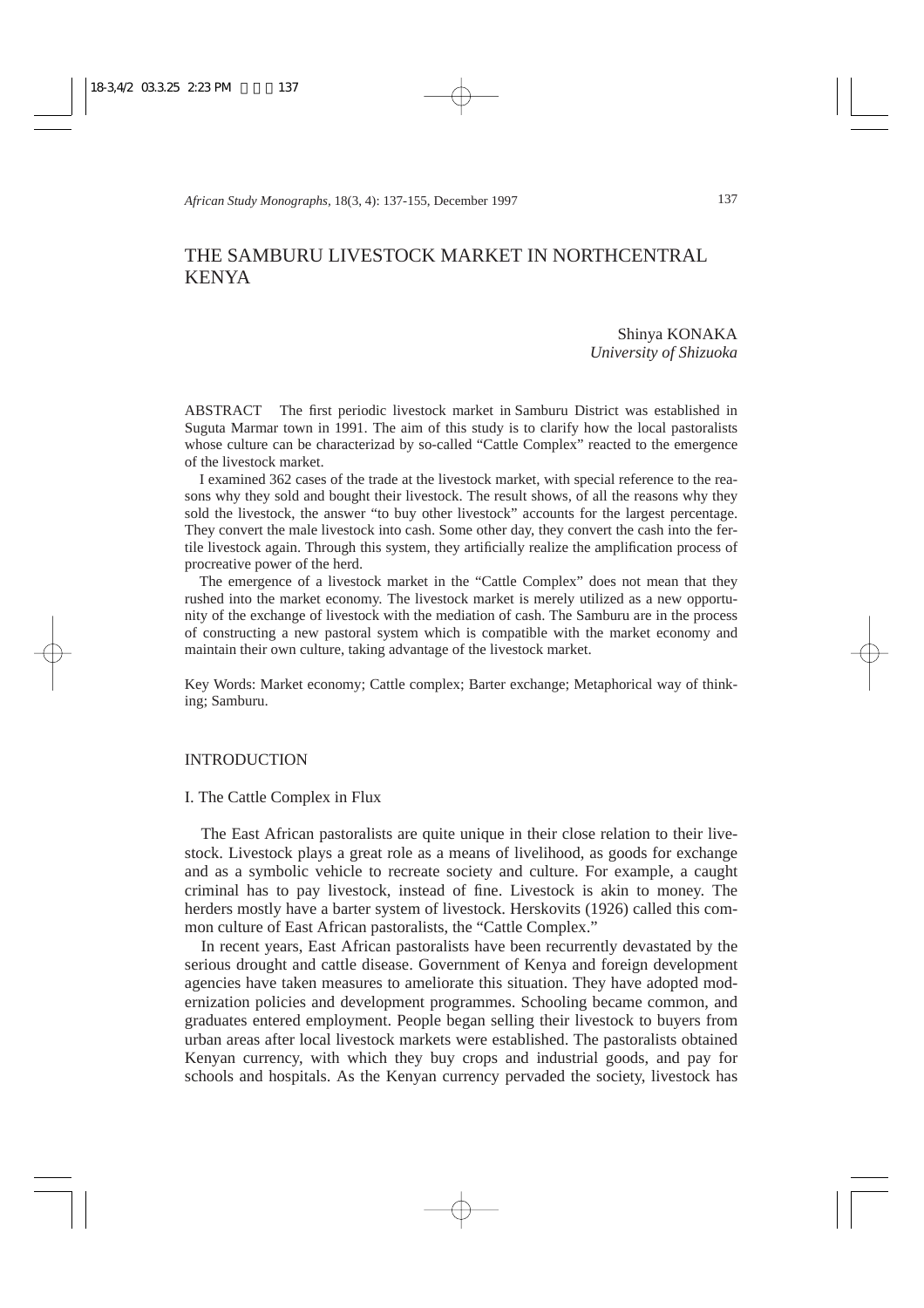lost its significance as money. Nowadays, the Kenyan currency has replaced livestock in various aspects of their daily life.

# II. The Samburu and the Recent Studies

The Samburu (self-professed Iloikop) among whom I have carried out my field research are pastoralists. They speak the Maa-language and belong to the Eastern Nilotic peoples. They occupy the Samburu District in northcentral area of the Republic of Kenya. The total population of the Samburu is 106,879 (Republic of Kenya, 1994). Most of the Samburu rear cattle, sheep, and goats, and is typically a part of the "Cattle Complex." Although the Samburu still make their living through livestock-keeping, there are now many wage workers as night watchmen, policemen, soldiers, and teachers. The Samburu society is characterized by gerontocracy (Spencer, 1965).

Social anthropologists have studied the social structure of the Samburu through structural-functionalism. However, static analysis misses the latest dynamic changes of the Samburu society. Recent studies argue that stereotypical images of the pastoral tradition have been historically constructed within the ideology of colonialism (Knowles & Collect, 1989).

After frequent serious droughts, studies on the modernization of the Kenyan pastoral peoples sharply increased. Above all, studies on the Maasai have accumulated, with topics ranging from the introduction of the ranching system (Evangelou, 1984; Gills & Gefu, 1990), the involvement to the market economy (Kituyi, 1990), and post-colonial ideology (Knowles & Collect, 1989).

Studies on the modernization of the Samburu and Il-Chamus followed studies on the Maasai. On the Il-Chamus, to whom large-scale development project was introduced, stratification through modernization (Anderson, 1988) and emergence of the absentee herd owners (Little, 1992) were reported. Wage labor was said to have brought the Samburu economic stratification and privatization of economic interest (Sperling, 1987).

A tendency in all these recent studies is a common view that the pastoral society is not a closed system. Many neo-Marxist and dependency theory studies point out that communal systems of the pastoralist have collapsed and are being incorporated into the national system of market economy (Flatkin, *et al*., 1994).

#### III. The Aim of This Study

Few contemporary reports are found on the reaction of the East African pastoralists to their involvement to the external world. Neo-Marxists and dependency theorists pay attention only to the impact of modernization on the local community. Especially, investigation is lacking on how market economy has penetrated the local community with their own exchange system, except for Bohannan (1955) and Hutchinson (1992).

In Suguta Marmar, a town located in my research area, a periodic livestock market was established in 1991. I studied how the local pastoralists reacted to the emergence of the livestock market that provided them constant opportunity for trade. I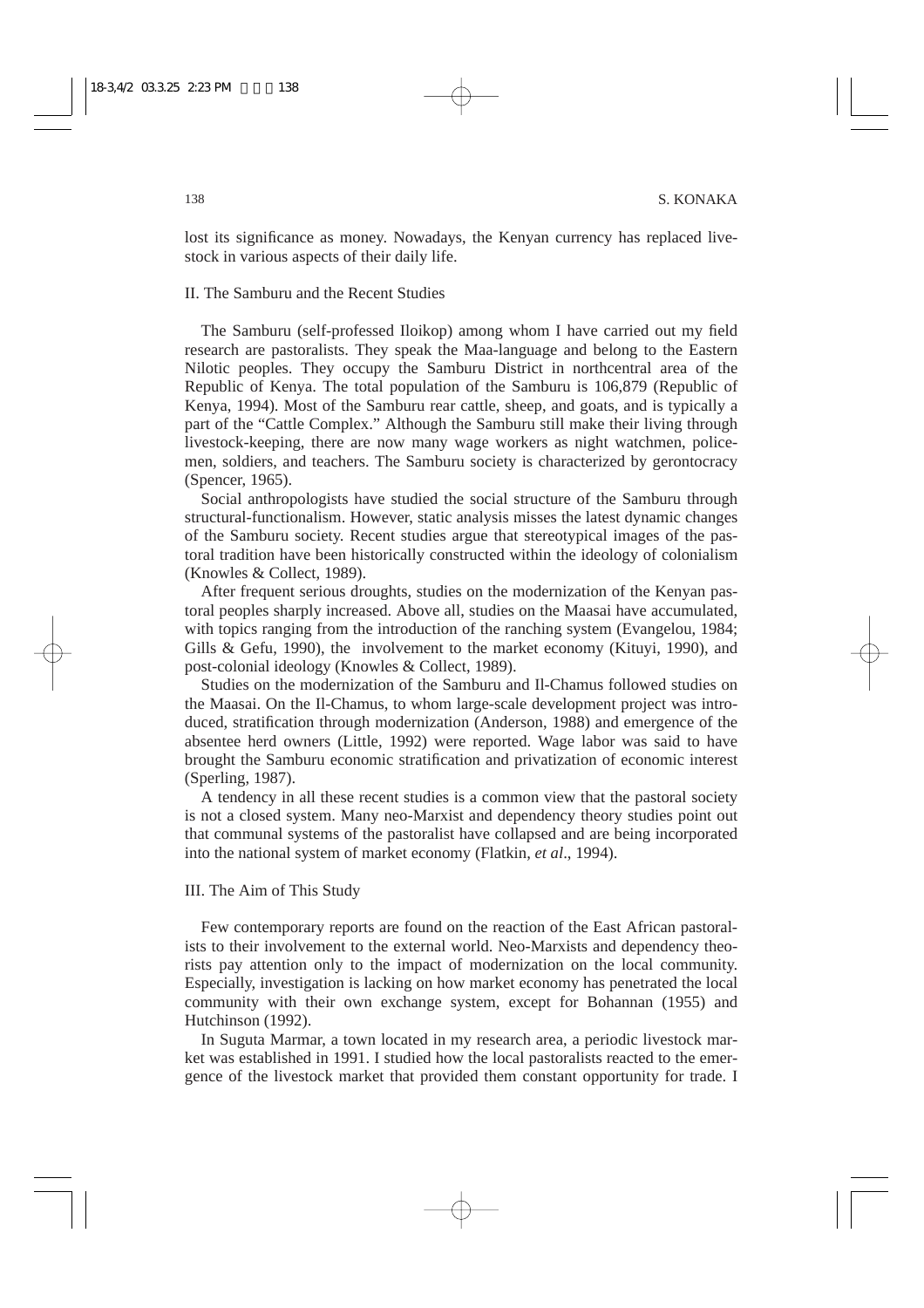report and analyze here some cases of trades at this livestock market. Five years have passed since the livestock market was established. It offers many insights into how market economy penetrated into a "Cattle Complex" society.

### THE LIVESTOCK MARKET

My informants have reported serious droughts in 1974, 1984, and 1994. They also say that cattle epidemics were prevalent in 1978 and 1990. Above all, a drought damaged their cattle most severely in 1984, the cattle herd are reduced by half or completely destroyed.

The Kenyan government and development agencies responded by promoting agriculture, wage labor, and school education. Some Samburu emigrated to the large cities most likely Nairobi to find work as night watchmen. Other Samburu with formal education found work as public servants (e.g. soldiers, policemen, and teachers). As a result, the number of persons with income in Kenyan currency have increased.

Livestock trade was irregular until the opening of livestock markets in northern Kenya including the Samburu territory. In 1991, a periodic market of livestock was opened in Suguta Marmar Town in Lorroki Division located on the southern edge of the Samburu District. This was the first periodic livestock market in all of northern Kenya, including the Samburu District.

This livestock market is under the auspices of the government of Kenya and the Samburu Country Council. Since the establishment, the market is held every two weeks on Thursday. Some years later, auction facilities were added.

Livestock are transported from all over the Samburu District. It is not uncommon to find livestock travelling 100 km from the market. Sometimes more than 2,000 livestock and 1,000 persons concentrate at the livestock market. The livestock buyers from the large cities transport the livestock on lorries. Most of the buyers are Kikuyu. The number of the lorries sometimes count more than 30.

| Table 1. Maill Commodities traded at the bazaar (Gate. Tugust 2), 1990).                                                                                                                                                                                            |  |  |
|---------------------------------------------------------------------------------------------------------------------------------------------------------------------------------------------------------------------------------------------------------------------|--|--|
| Maize, sugar cane, tomato, cabbage, potato, onion, sukuma wiki, beans,<br>orange, banana, mango, pineapple, salt                                                                                                                                                    |  |  |
| Chewing tobacco, sniffing tobacco, cigarette, <i>merga</i>                                                                                                                                                                                                          |  |  |
| Shirt, trousers, jacket, skirt, socks, shoes, sandals (made of old tires), sheet,<br>blanket, bangle, chain, beads                                                                                                                                                  |  |  |
| Soap, detergent, saucepan, glass, dish, vessel, washtub, ointment, veterinary<br>medicine, cowbell, spear, knife, watch, battery for the watch, key ring, wire,<br>electric torch, padlock, comb, glassware, album, battery, scissors, spectacles,<br>tobacco pouch |  |  |
|                                                                                                                                                                                                                                                                     |  |  |

Table 1. Main commodities traded at the bazaar (date: August 29, 1996).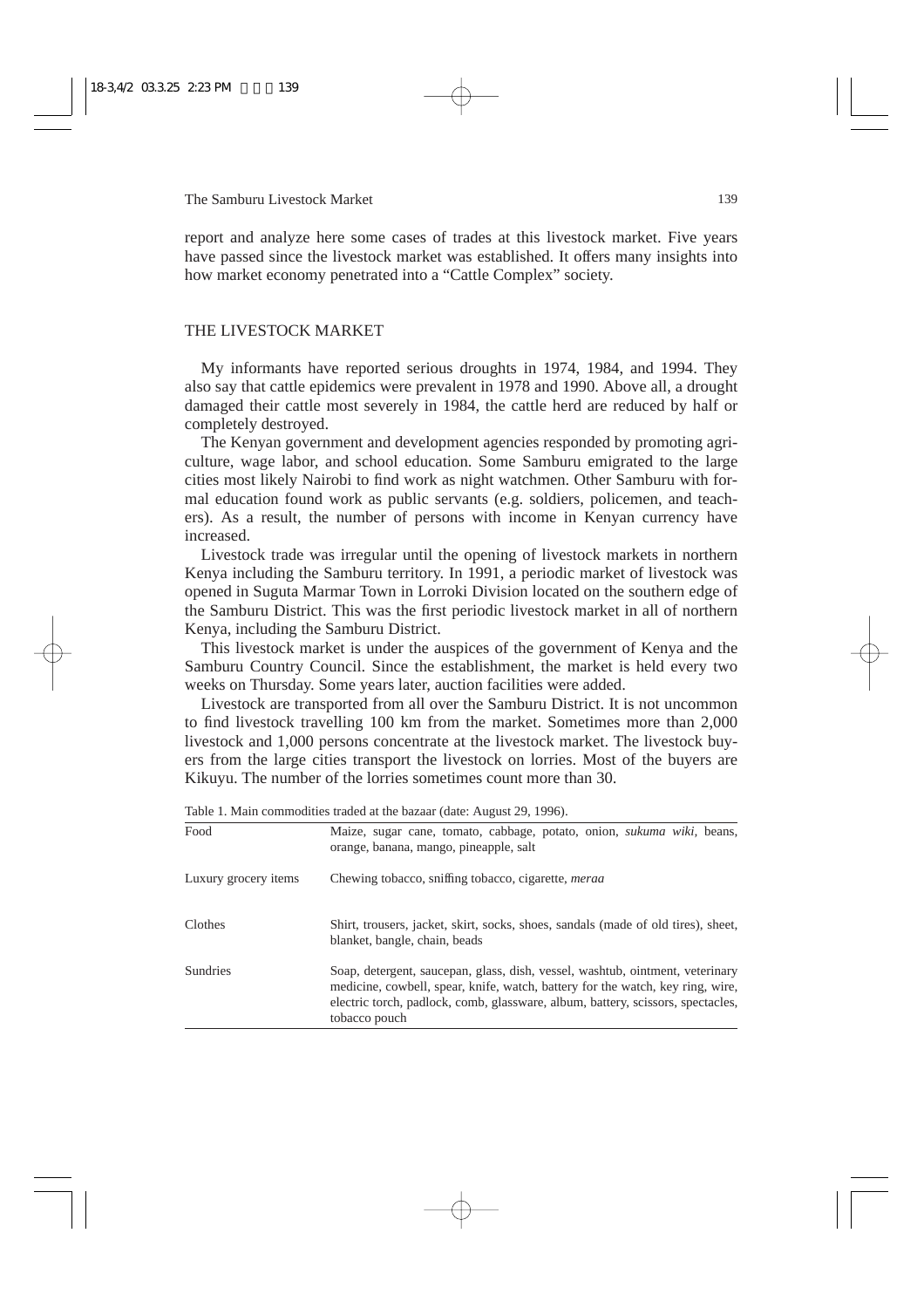# I. The Bazaar

On the same day the livestock market opens, a bazaar also opens nearby. Table 1 shows a list of the commodities traded on a particular day of the bazaar. Agricultural produce and industrial goods are sold at the bazaar. The livestock sellers who gained cash rush to the bazaar, because the prices at the bazaar are relatively cheaper than at shops.



**Fig. 1.** The percentage of ethnic groups of the traders at the bazaar (N=53, date: August 29, 1996).

Figure 1 shows the percentage of the ethnic groups among the traders on a particular day of the bazaar. Most of the traders were Kikuyu or Nandi, and the percentage of the Samburu were only 9%. It means that the Samburu buy various commodities from the traders of other ethnic groups with the price of their livestock. The livestock which used to be transferred within the Samburu community now is integrated into market economy. In turn, agricultural produce and industrial goods are introduced into Samburu community. The livestock market made the Samburu community a part of the large market economy.

Samburu incorporation into market economy, however, does not automatically mean that the Samburu have discarded all the aspects of the cattle complex.

### II. Methodology of the Research

I visited the livestock market six times, from August 29th to October 24th, 1996, and collected 362 examples of the trade. This paper presents the result of the analysis with special emphasis on the reasons why the Samburu sell, buy, and exchange their livestock.

I carried out simple questionnaires and asked five Samburu youths to conduct the questionnaire and record the response from the traders. The method was indirect, because the Samburu were very cautious about being questioned by strangers about their livestock and I wanted to collect many cases as possible. I have to add that I could not cover all the trade at the livestock market. I excluded the trade by other ethnic buyers, most of which were Kikuyu from urban areas from my analysis shown below.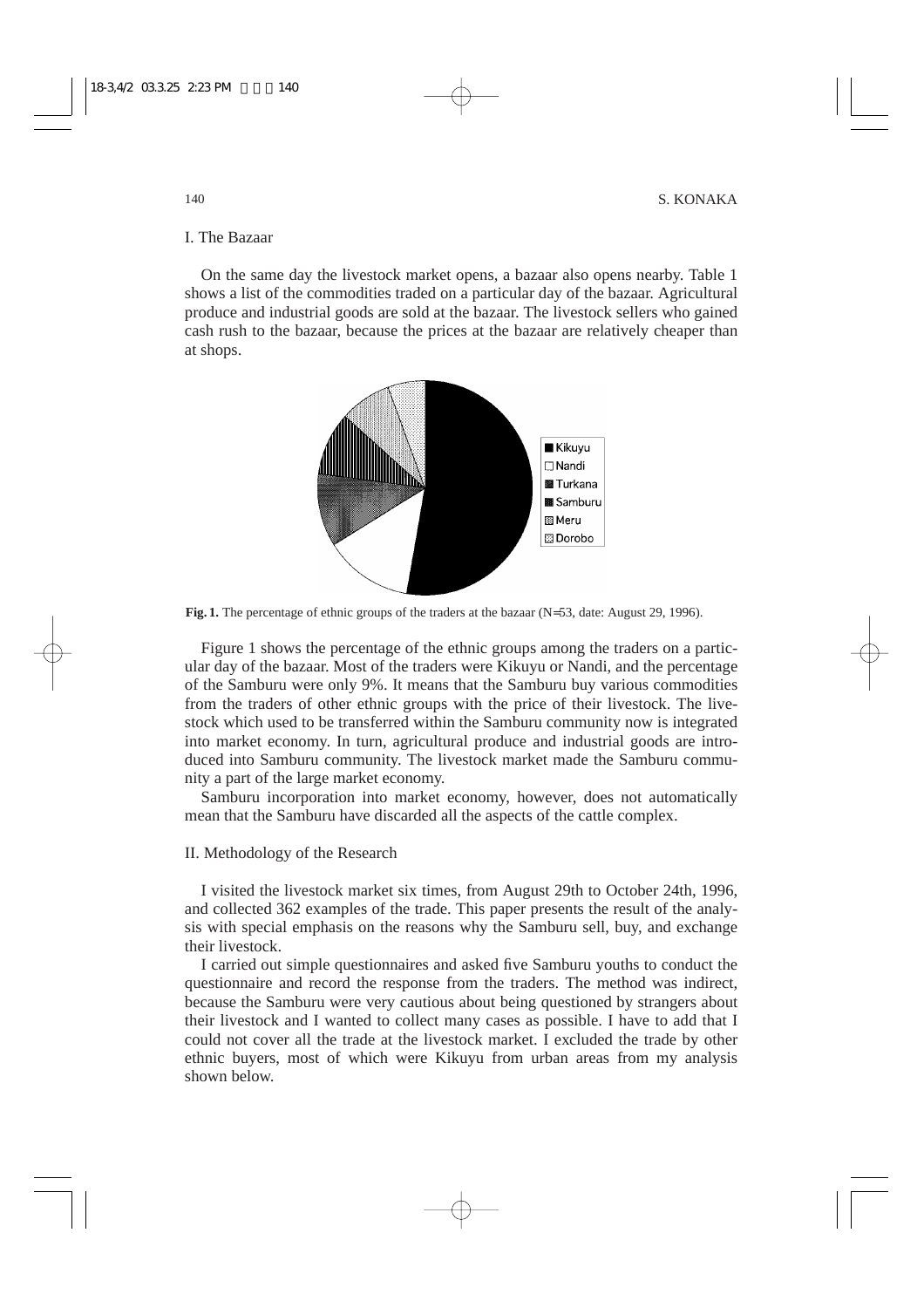Among the 362 cases I collected, there were 275 sales of livestock, 81 purchases, and 6 barters.

# THE TRADES AT THE LIVESTOCK MARKET

# I. The Sales

First of all, I examine the sales of livestock by sex and species, focusing on the reason why livestock was sold. In this paper, each of the multiple reasons provided by the interviewee, I regarded as independent reason.

1. The reasons why the Samburu sold oxen and bulls

Figure 2 shows the percentages of the reasons for the sales of oxen and bulls. "To buy other livestock," accounted for 22%, was the most major reason. It was followed by the second major reason "to buy food  $(17%)$ ," and also, "to buy veterinary medicine (13%)."



**Fig. 2.** The percentage of reasons for sales of oxen and bulls (N=208).

The percentage of those who intended to buy other livestock accounted for more than those who intended to buy commodities of food and veterinary medicine.

Figure 3 shows the percentage of "other livestock" to be bought with the price of oxen and bulls. The percentage of heifer accounted for 53%, and the heifer-goat and heifer-ewe 35%, adding to 88%. This indicates that in most cases, the Samburu hoped to buy heifer-livestock after selling their oxen and bulls.

I give some cases of such sales below.

#### Case No. 1

A Samburu sold one ox for 26,000 shillings, and intended to buy two heifers for 18,000 from the sale of the ox. He planned to spend the balance on 67 kg of sugar (4,000 shillings), 200 kg of maize flour (3,000 shillings), and 4 kg of chewing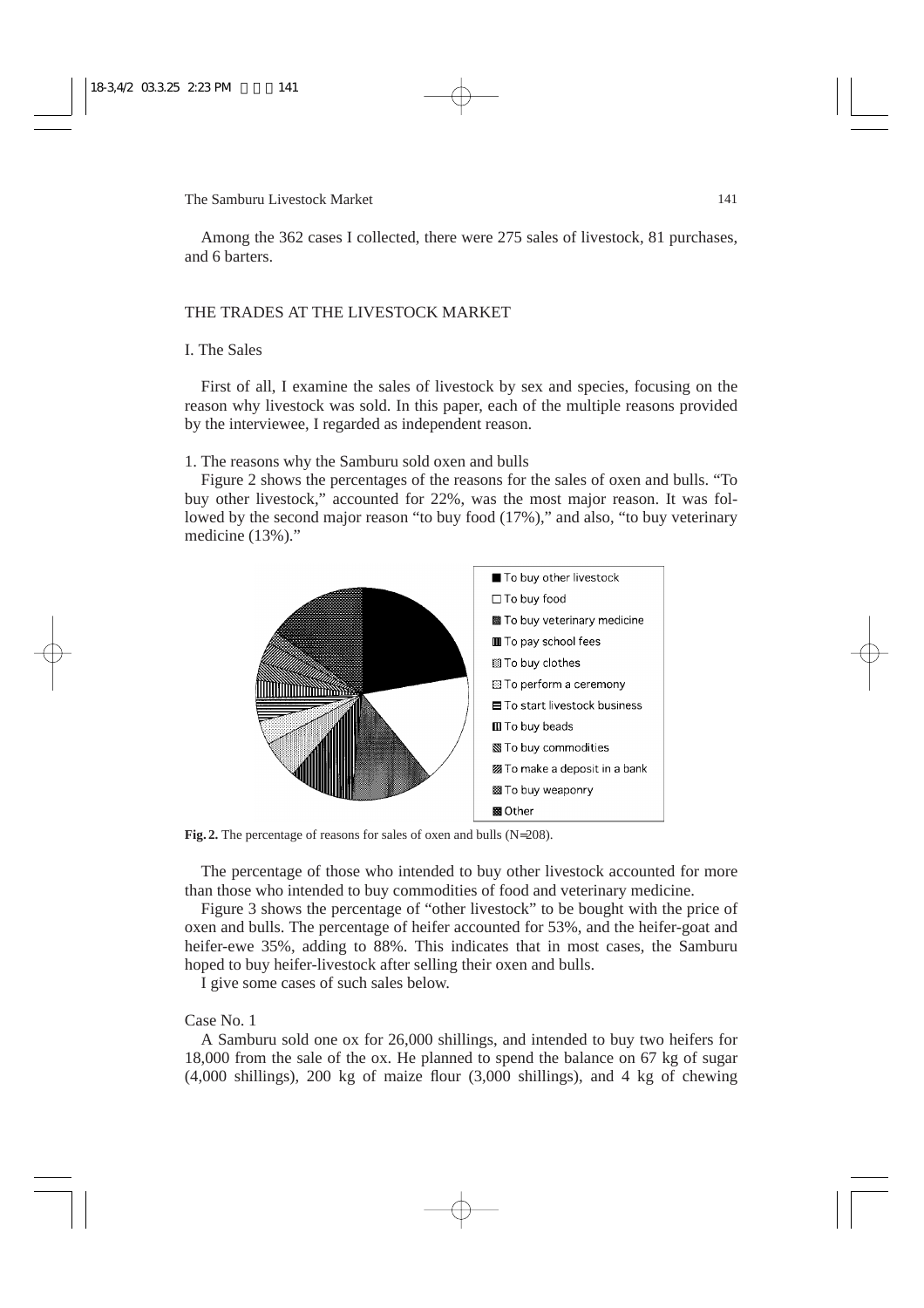

**Fig. 3.** The percentage of "other livestock" to be bought with the price of oxen and bulls (N=88).

tobacco (200 shillings).

If an ox is fattened, it sells at a good price. A man who sells an ox can buy some heads of heifers to multiply his herd, because a young small heifer is cheaper than an old ox. If a man buys a large stock of food with the sale of his ox, he can save his livestock from slaughter in case of drought.

Case No. 2

A Samburu had an unruly bull and decided to sell for 12,000 shillings. Furthermore, he planned to go to Rumuruti town to sell his two wethers for 2,000 shillings. With both sales, he hoped to buy two heifers for 14,000 shillings.

A manageable herd is important to the Samburu. In short, the man sought to take advantage of the livestock market to regulate his herd.

### Case No. 3

A man sold his ten oxen for 100,000 shillings for fear of a raid by the Turkana. He deposited all the shillings in a bank in Maralal.

Some days before this research on the livestock market, Turkana men in conspiracy with the Bursi from Ethiopia plundered some villages of the Samburu and the Rendille of their livestock in the Baragoi Division, Samburu District. After this incident, there were small conflicts between the Turkana and the Samburu intermittently. The man who lived in the Baragoi Division wanted to convert his ten oxen into savings, because he feared losing his livestock in case of any more raid by the Turkana.

2. The reasons why the Samburu sold cows and heifers

Figure 4 shows the percentage of reasons for sales of cows and heifers. "To buy other livestock," accounted for 28%, was the most major reason. It was followed by the second major reason, "the livestock is menopausal or infertile (17%)," and the third, "to buy food (13%)." As for sales of oxen and bulls, the percentage of those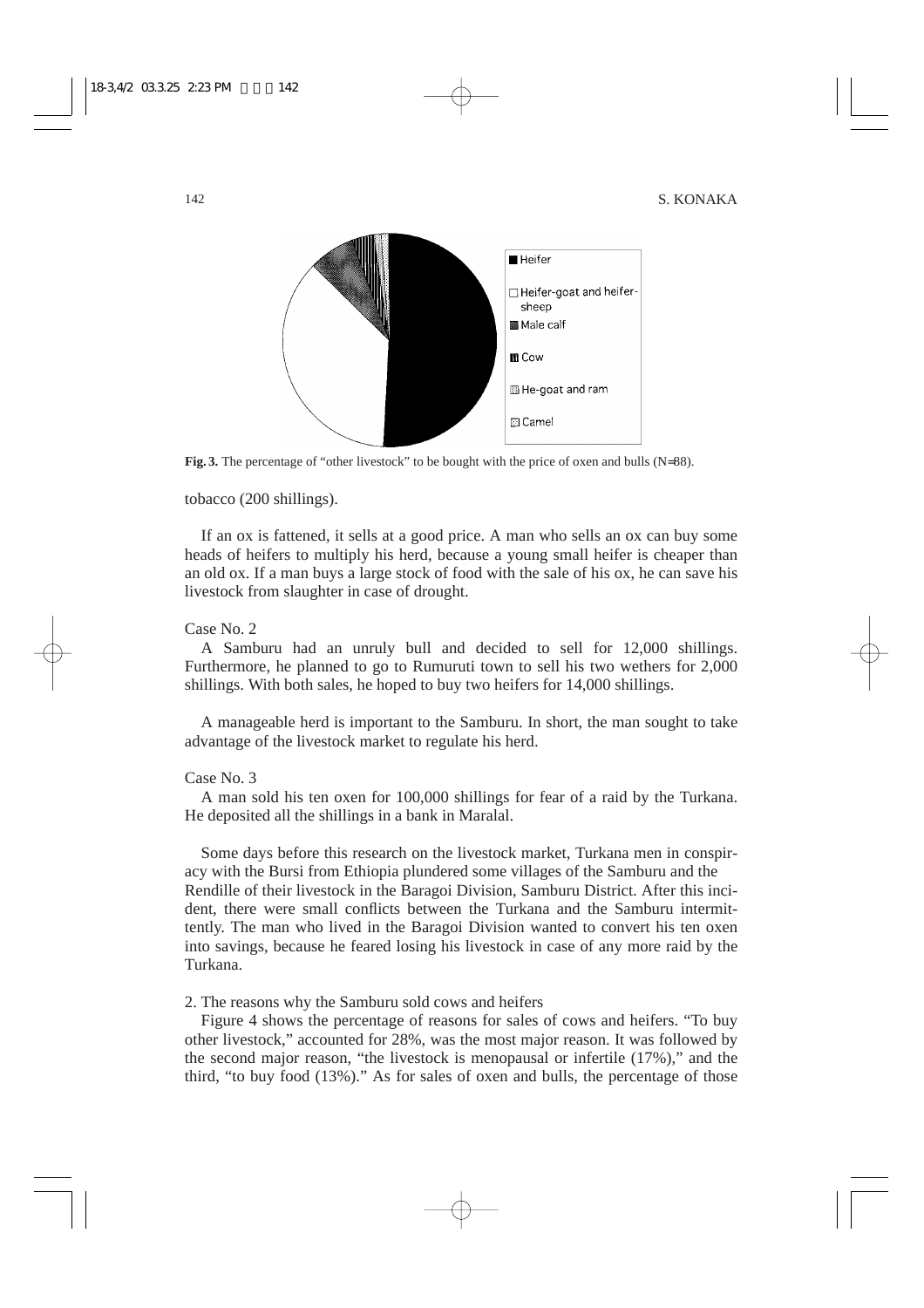

**Fig. 4.** The percentage of reasons for sales of cows and heifers (N=60).

who intended to buy livestock accounted for a larger percentage than those who intended to buy commodities.

The types of "other livestock" to be bought after selling cows and heifers were (N=27): Heifer-goat and heifer-sheep=67%; heifer=26%; male calf=7%. This indicates that in most cases, the Samburu hoped to buy heifer-livestock after selling their cows and heifers.



**Fig. 5.** The percentage of sold cows and heifers by their health status (N=34).

In many cases, sold cows and heifers were sickly. Figure 5 shows the percentage of the sold cows and heifers by their health status. The percentage for infertile and sickly livestock accounted for 59% of the whole. Thus the market was used to sell disordered cows and heifers.

I give some cases of sales of cows and heifers below.

### Case No. 4

A man sold an old cow for 8,800 shillings and intended to buy a young heifer for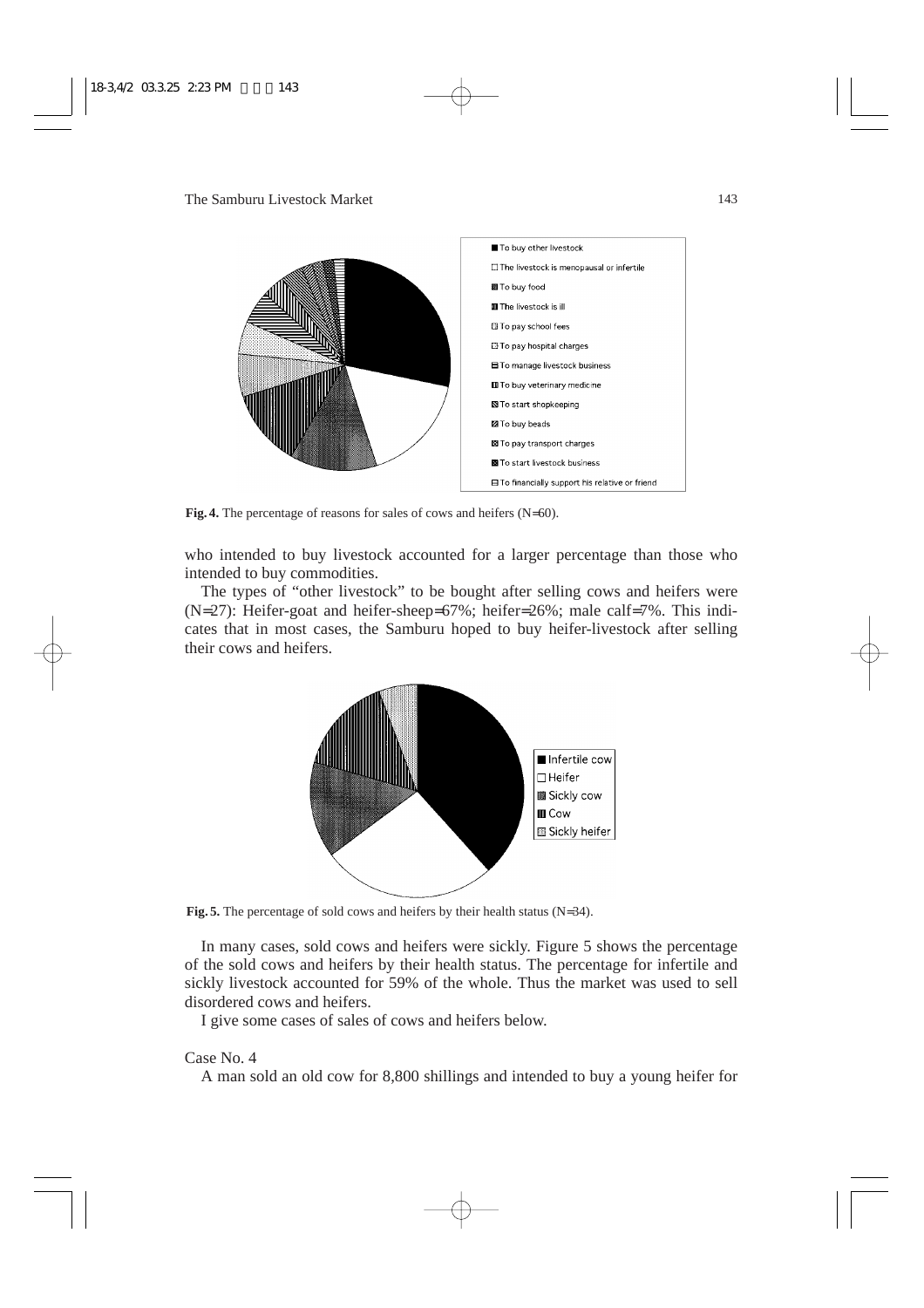8,000. He planned to spend the balance on 50 kg of maize flour (600 shillings), 2 kg of sugar (120 shillings), some amount of tea leaves (60 shillings) and some chewing tobacco (20 shillings).

This was an example of how a Samburu expected to rejuvenate his herd by acquiring a young fertile cow.

#### Case No. 5

A man sold a cow for 7,800 shillings, because the cow's udder was damaged by ticks. He planned to buy another heifer for 7,800 shillings.

The Samburu prize female livestock for their milk as much as their ability to bread.

3. The reasons why the Samburu sold he-goats and rams

Figure 6 shows the percentage of reasons for sales of he-goats and rams. The largest percentage of the reason was for "to buy food (26%)," and the second was "to buy veterinary medicine (25%)." For sales of he-goats and rams, the reason "to buy other livestock," which was a major reason for sales of cows accounted for only 15%, ranking the third.

I give some cases of sales of he-goats and rams below.



**Fig. 6.** The percentage of reasons for sales of he-goats and rams (N=149).

#### Case No. 6

A man sold two wethers for 1,600 shillings and planned to buy 100 kg of maize flour (1,500 shillings), 1 kg of sugar (60 shillings), some amount of tea leaves (24 shillings) and some chewing tobacco (15 shillings).

While supply of food from outside of the society was limited, the Samburu had no choice but to slaughter their precious livestock to survive the drought which robs their cows of milk. But after food became available at the grocery, they buy maize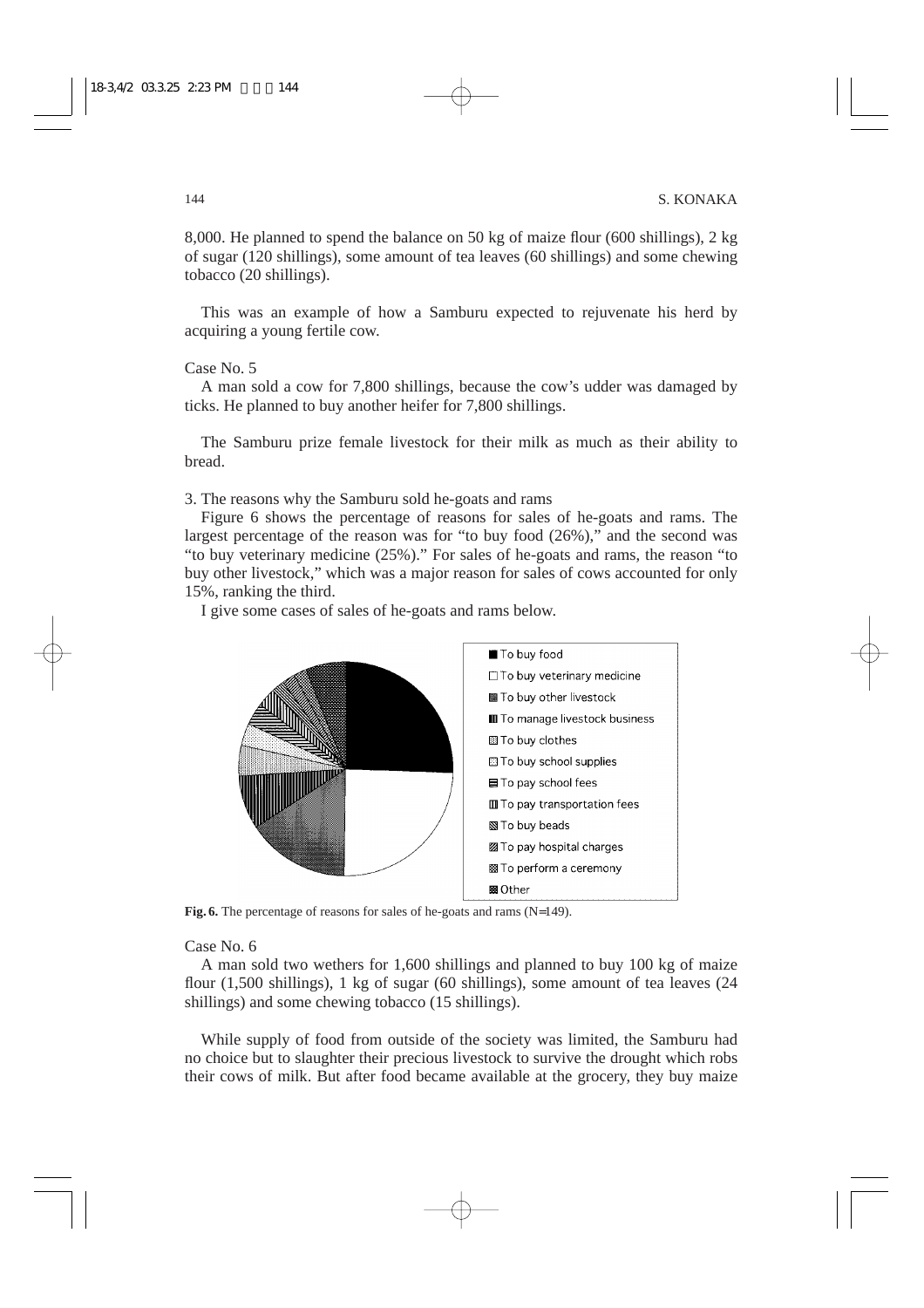flour with the price of their livestock. At present, most of the Samburu realize that it is better to save livestock than slaughter them for food.

# Case No. 7

A man sold a wether for 1,200 shillings, and planned to buy a castrated he-goat and some food, because goat meat tasted better than mutton.

Most of the Samburu say that goat meat tastes best of all animals.

4. The reasons why the Samburu sold she-goats and ewes

Figure 7 shows the percentage of the reasons for the sales of she-goats and ewes. The reason, "to buy other livestock," accounted for 40%, the largest percentage. It was followed by the second major reason "to buy food (20%)." For sales of shegoats and ewes, the percentage of sellers who intended to buy livestock accounted for more than those who intended to buy commodities.

The percentage of "other livestock" to be bought with the price of she-goats and ewes is as follows (N=6): Heifer-goat and heifer-sheep=50%; male lamb and male kid=33%; heifer=17%. The total of heifer-livestock amounted to 67% of the whole.

I give some cases of sales of she-goats and ewes below.



Fig. 7. The percentage of reasons for sales of she-goats and ewes (N=15).

### Case No. 8

A man sold three ewes for 1,800 shillings, and planned to buy three she-goats, because he did not have enough goats in his flock.

Between the livestock the man sold and the livestock he planned to buy, the difference in the desirability in the species of the livestock emerges. The purpose of his sale proves to be only an exchange of the species of the livestock.

# Case No. 9

A man sold four ewes for 3,000 shillings, and was going to collect 3,000 shillings from an old man. He planned to buy a heifer for 6,000 shillings with the total.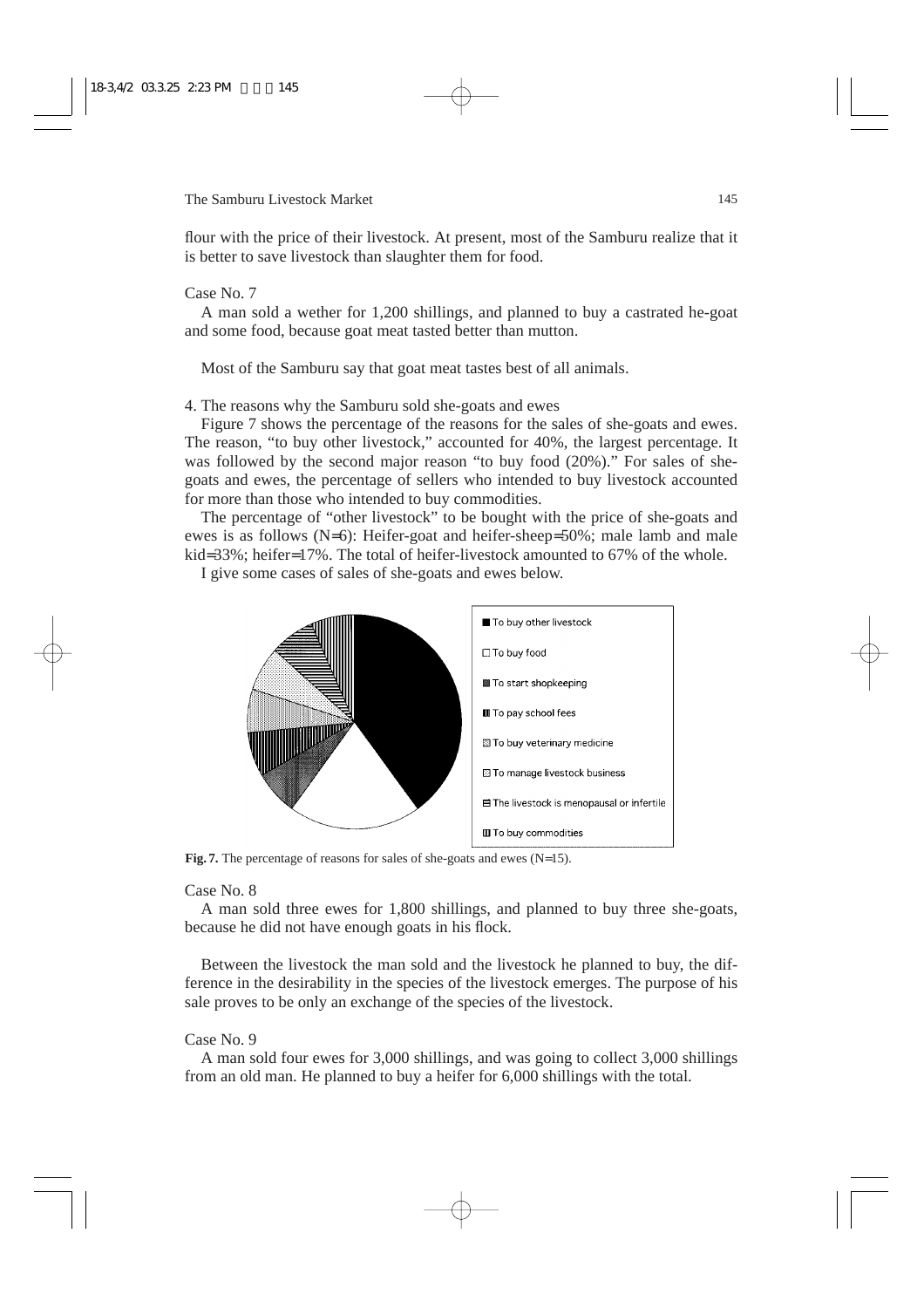The man wanted to buy a heifer. When he did not have enough cash to buy it, he planned to complement his cash by collecting a debt. Traditionally, the Samburu obtains the livestock of need through barter exchange, I will discuss later. But this person tried to get the livestock he needed through a combination of the sale of his livestock and collected debt.

# II. The Purchases

Here, I examine the purchases of the livestock by sex and species, focusing on the reasons why the Samburu bought livestock. At the livestock market, the Samburu not only sell livestock, but also purchase them with cash. As in the sales, for multiple answers, I regarded each one of the reason as independent.

1. The reasons why the Samburu purchased oxen and bulls

Figure 8 shows the percentage of the reasons for the purchases of oxen and bulls. The reason, "to manage livestock business," accounted for 73%. It is followed by the second major reason "to slaughter on ceremonial occasions (17%)," and the third "to eat the meat (13%)." The Samburu manage livestock to profit in two ways. One is to transport livestock to larger cities where the price of livestock is expected to be higher. Another is to fatten livestock in their enclosure for some period and sell at a higher price at another livestock market.

I give some cases of the purchases of oxen and bulls below.



**Fig. 8.** The percentage of reasons for purchases of oxen and bulls (N=26).

# Case No. 10

A man bought fifteen oxen for 225,000 shillings with funds financed by a bank in Maralal town. He planned to transport those oxen to a larger city by lorry and sell them at a higher price.

This is an example of a trader who has access to financial support from a bank and a lorry. Most such traders are Kikuyu. Few Samburu can afford to manage such a large scale business.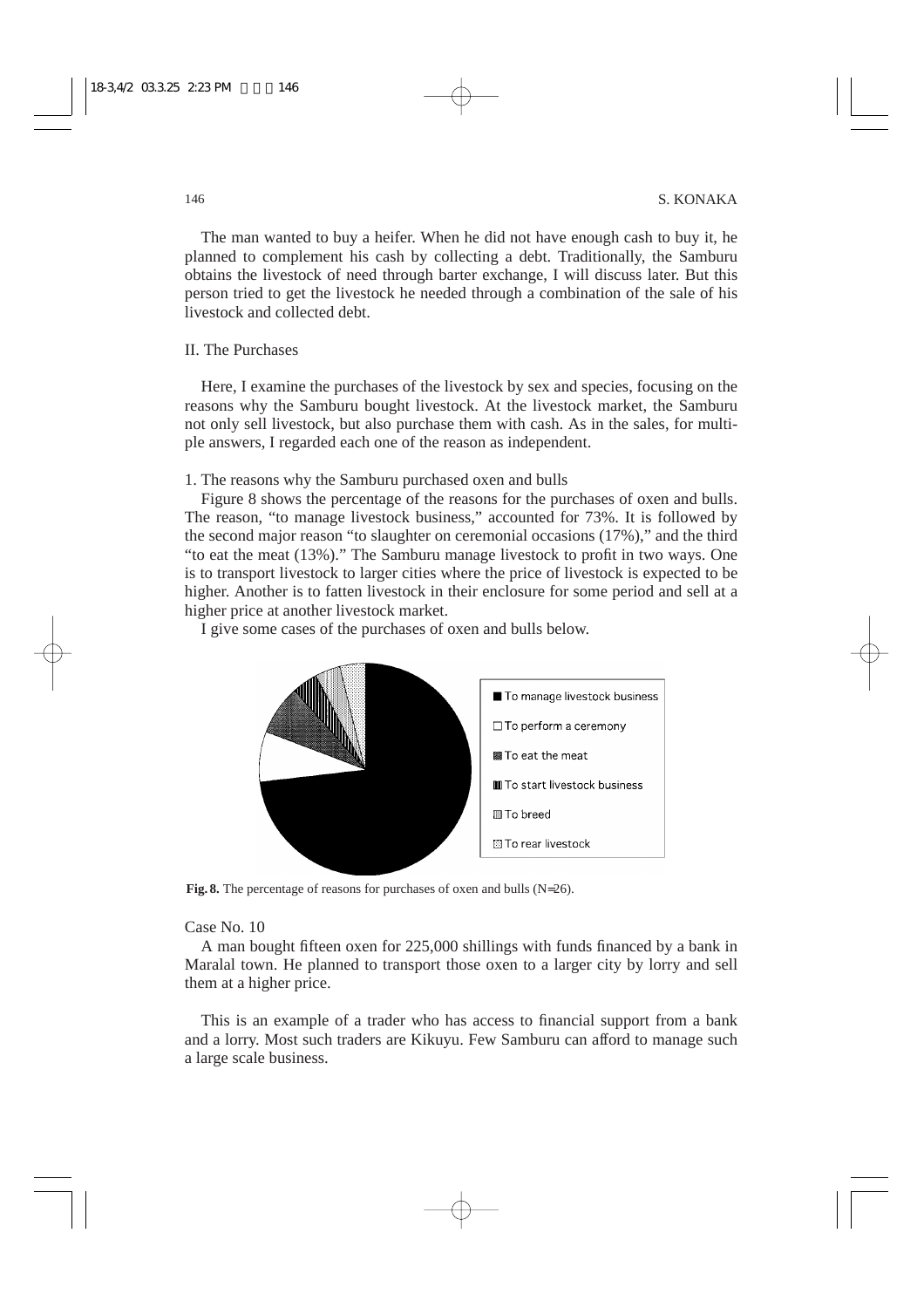### Case No. 11

The man bought five oxen for 50,000 shillings with his salary from the Kenyan Army. He planned to fatten those oxen in his enclosure and sell them at a higher price.

The scale of this man's livestock business was far smaller than the man in Case No. 10. Most of the livestock business of the Samburu is within the range of this small scale. Small-scale livestock traders rear young male livestock from the market in his enclosure for some period. Then, at the right time, they try to sell them at a higher price.

#### Case No. 12

The man did not have any appropriate livestock to slaughter for his son's *Lbuutan* ceremony. He bought a male calf for 5,600 shillings with the assistance of his friend.

The Samburu normally hold the *Lbuutan* ceremony some time after the birth of their children, when they have to slaughter a bull or an ox. However the father may not have appropriate livestock to slaughter just for the ceremony. Formerly the Samburu tried to aquire the livestock through exchange with their neighbors. But today they can use the livestock market.

2. The reasons why the Samburu purchased cows and heifers



**Fig. 9.** The percentage of reasons for purchases of cows and heifers (N=19).

Figure 9 shows the percentage of the reasons for purchases of cows and heifers. The reason, "to milk the cow," accounted for 63%, the largest percentage. It was followed by the second major answer, "to rear the livestock (16%)," and the third, "to manage livestock business (11%)." This indicates that, the Samburu buy cows and heifers for their milk. But there is an implication of "keeping livestock at home" to the phrase, "to milk the cow."

I give some cases of the purchases of cows and heifers below.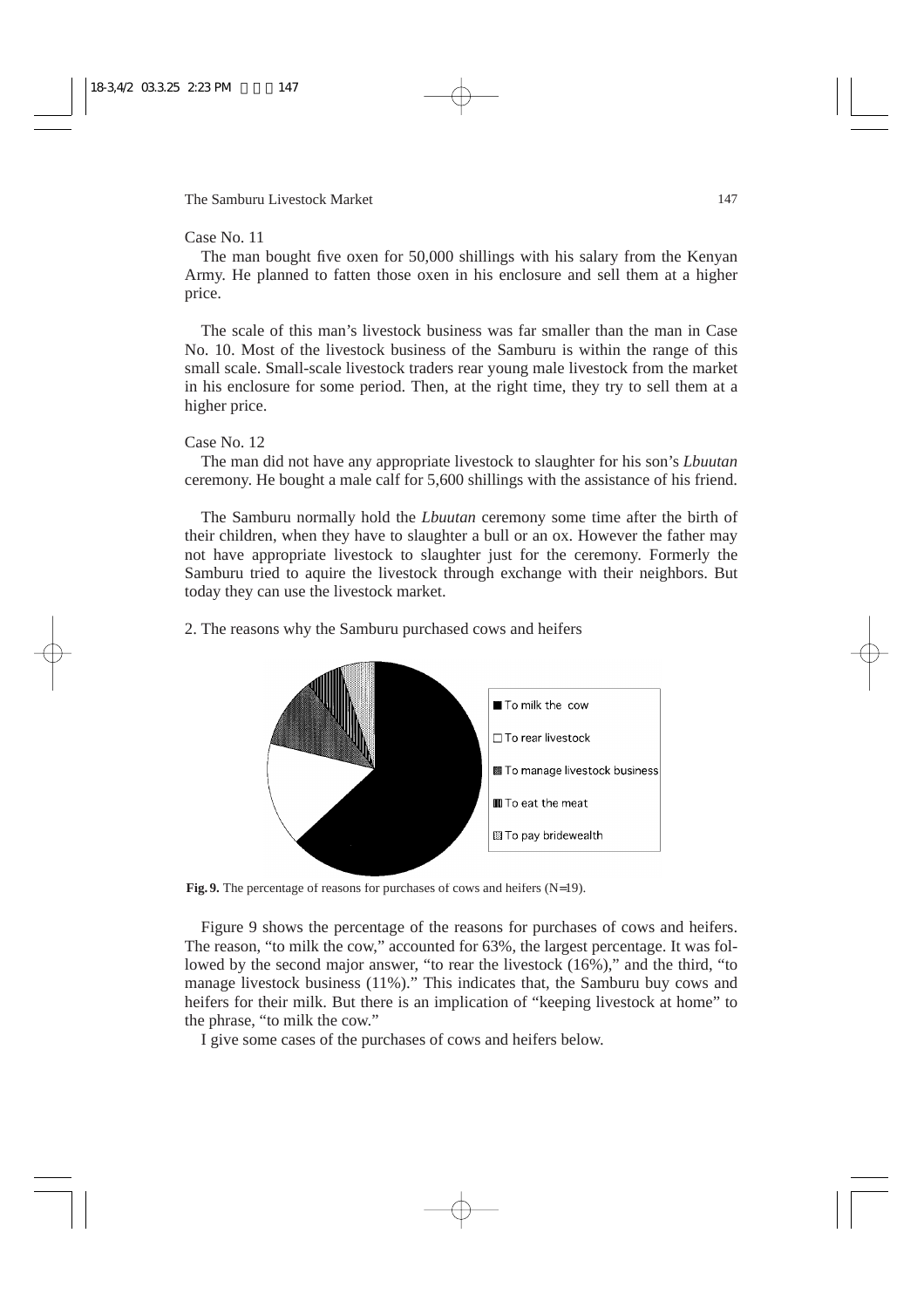### Case No. 13

A man bought a heifer for 9,000 shillings with his salary from the Kenyan Police, because he needed milk.

There are more than a few young Samburu wage workers who are educated and work in night watch, the police, the armed forces, and education. Many invest their salary in cows and heifers.

### Case No. 14

A man bought an infertile cow for 17,500 shillings with the price of his ox for the purpose of eating the fat.

The Samburu understand that an infertile cow is rich in fat, because it never lost energy to giving birth. The man bought the infertile cow, because he wanted to eat as much fat as he could.

### Case No. 15

A man bought a heifer for 7,550 shillings with the profit from his livestock business for the purpose of preparation for bridewealth.

It is necessary for any Samburu man who marries to pay some bridewealth to their future affines.

3. The reasons why the Samburu purchased he-goats and rams

Figure 10 shows the percentage of the reasons for purchases of he-goats and rams. The reason, "to manage livestock business," accounted for 50%. It is followed by the second major reason, "to treat illness (15%)," and the third, "to eat the meat (15%)." For the purchases of oxen and bulls, the percentage of the reason, "to manage livestock business," occupied almost three quarters of the total. By contrast, for he-goats and rams, the reason, "to treat illness," and, "to eat the meat," were more prominent. The reason, "to eat the meat," accounted for 8% in case of oxen and bulls, 15% in case of he-goats and rams. Thus, meat of he-goats and rams are more



**Fig. 10.** The percentage of reasons for purchases of he-goats and rams (N=20).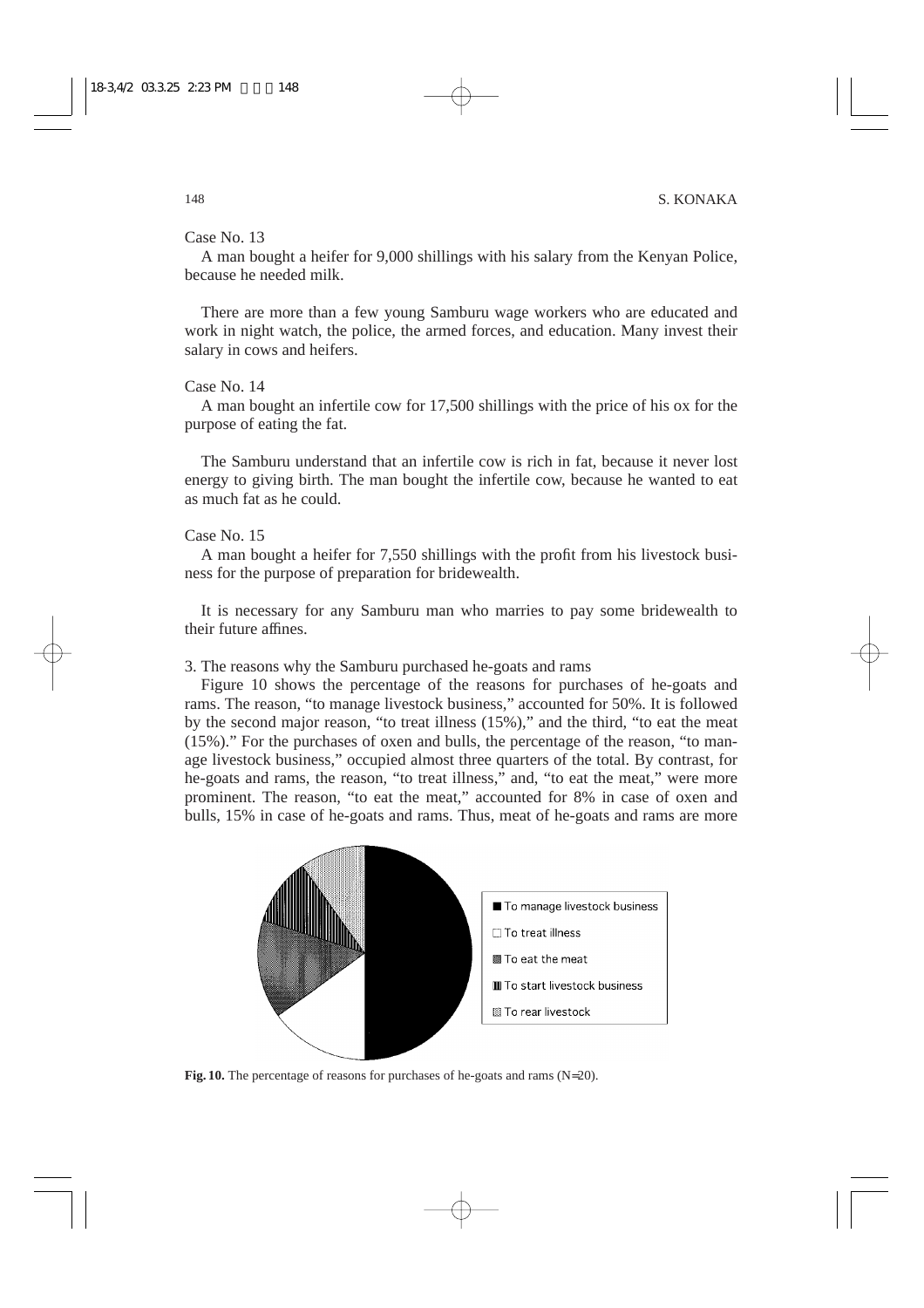commonly eaten than that of oxen and bulls. Especially, the Samburu use goat soup or mutton soup as medicine for patients during and after illness, women during and after childbirth, and the old. This custom is one of the reasons why he-goats and rams are more commonly slaughtered than oxen and bulls.

I give some cases of purchases of he-goats and rams below.

#### Case No. 16

A man had chest trouble. He bought two wethers for 4,000 shillings with the assistance of his brother and planned to slaughter them and eat the soup for a month.

For a sick Samburu, goat soup or mutton soup is the treatment. Today, if they do not have appropriate livestock to slaughter in their enclosure, they obtain it from the livestock market.

4. The reasons why the Samburu purchased she-goats and ewes

The percentage of the reasons for purchases of she-goats and ewes were as follows (N=5). The reason, "to breed," accounted for 60%. It was followed by the second major answer, "to manage livestock business (20%)," and "to rear livestock (20%)." Cows and heifers were bought for their milk. For she-goats and ewes, the same reason accounted for few percentage. This is not because the Samburu never milk she-goats and ewes, but because the amount of milk they produce is quite small. In contrast, the reason, "to breed," is conspicuous. It takes almost one year for cows to grow to the stage of reproduction. But it does not takes more than half a year for goats and sheep. As the reproductive efficiency of goats and sheep are higher than cattle, the Samburu are keen to multiply the herd more efficiently.

I give a case of purchases of ewes below.

#### Case No. 17

A man sold an ox at the preceding livestock market (September 26th), and bought five ewes for 4,000, because he expected the ewes to give birth.

If a man does not sell an ox, there is no other use but eating the meat. But if he sells the ox at the livestock market, he can buy five ewes. Moreover, if the ewes continue to give birth, they multiply the herd far more efficiently.

# ANALYSIS AND DISCUSSION

I. Characteristics of the Livestock Trade by the Samburu

#### 1. Trading to buy other livestock

In the following pages, I summarize and analyze the characteristics of the livestock trade by the Samburu.

Today, the Samburu actively trade livestock at the Suguta Marmar livestock market. It is true that many Samburu sell livestock for cash. The livestock which had been a measure of subsistence has become a measure of conversion into cash. The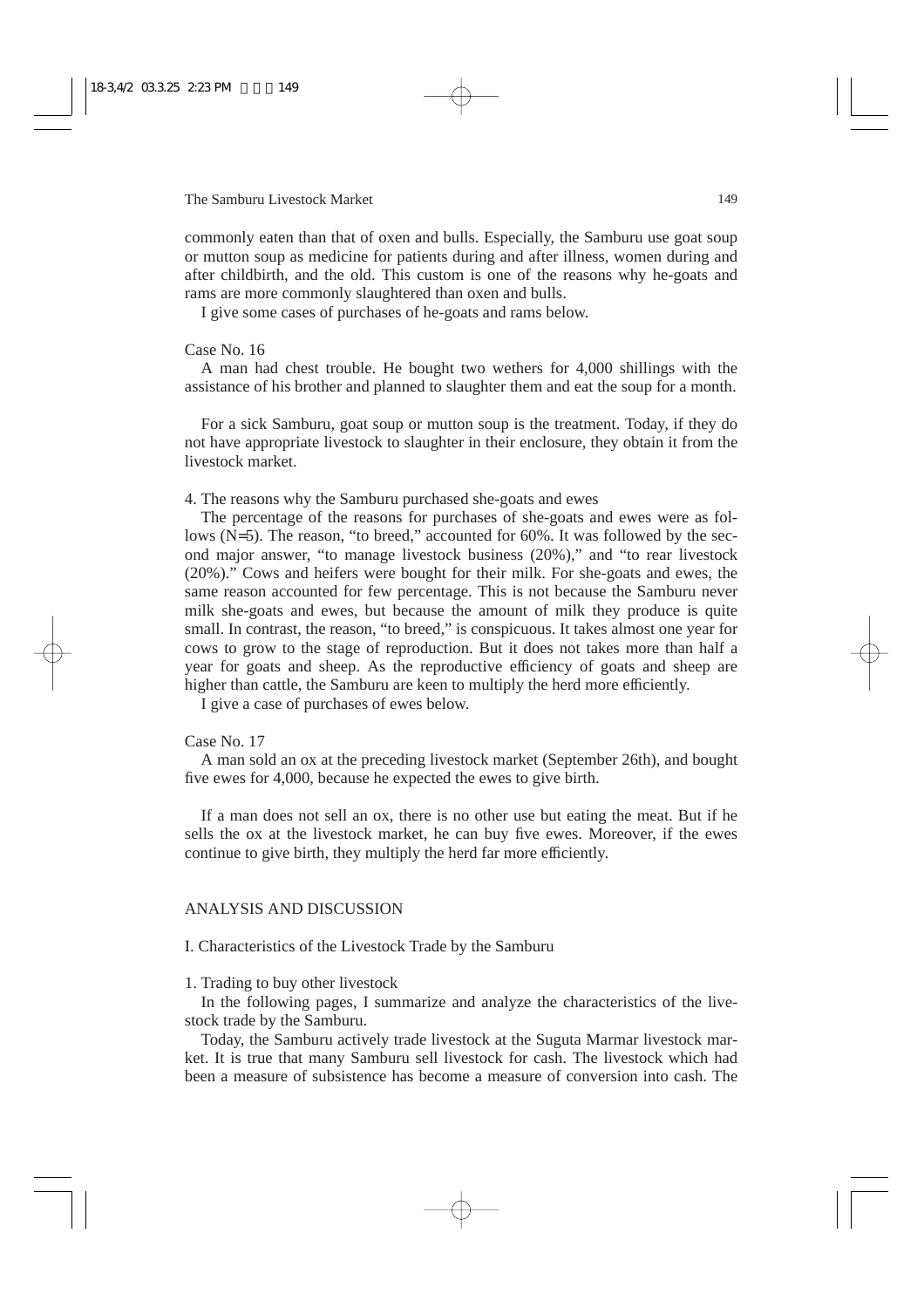Samburu seem to have discarded their place in the "Cattle Complex" and assimilated into cash market economy. However, the reasons of sales and purchases above of livestock indicate that it may only be a one-sided view.

Of all the reasons why oxen and bulls were sold, the most major reason was not "to buy commodities" nor "to pay for service" but "to buy other livestock." Of all the reasons why cows and heifers were sold, the most major reason was "to buy other livestock." The same applied for sales of she-goats and ewes. Of all the reasons why she-goats and ewes were sold, the most major reason was "to buy other livestock." Of all the reasons why livestock were sold of all sex and species, the reason, "to buy other livestock," accounted for the most percentage, except in the case of he-goats and rams.

The Samburu sell livestock at the livestock market, to temporarily convert their livestock into cash. The Samburu mostly seem to plan to buy more livestock with the sale of livestock. Thus, cash is converted soon back to livestock again.

I found that the average price of a goat or sheep was 947 shillings. It is far cheaper than the average price of a cow at 11,799 shillings. The price of a goat or sheep is less than a tenth of a cow. To buy commodities, the Samburu usually sell goats or sheep, because a unit price of goat or sheep is relatively cheap. In Samburu community, cows are rarely sold, and goats and sheep are sold at frequent intervals. From the viewpoint of property management, cows play a major role in savings and goats and sheep play a role in daily expenses, as if they were a sort of pocket money.

#### 2. Trading to buy female-livestock

Almost all the men who sold oxen and bulls intended to buy heifer-livestock. It was also the case for men who sold cows and heifers. Still same stood for men who sold she-goats and ewes.

Why is buying heifer-livestock so popular? The clue is in the health status of sold cows and heifers. Infertile and sickly livestock accounted for a large proportion. Infertile cows and heifers are sold away because they are no longer able to breed.

The castrated male livestock does not give birth nor multiply the herd, but can be sold at a high price for meat. In other words, the castrated male livestock is not so valuable for Samburu seller, but it is valuable for the buyer. Adversely, the heifer livestock is valuable for the Samburu, but not so valuable for the traders who come from large cities. The Samburu sell fat but worthless oxen at a high price, and buy small but valuable heifers at a low price. They take advantage of the difference between the value system of the local community and the value system of the livestock market. Depending on the circumstances, it is sometimes possible to buy several heifers with the price of an ox. In this case, they can amplify the procreativity of their herd.

Likewise, the menopausal livestock is useless except as meat, if kept in the enclosure. But, sold at the livestock market, it is converted into cash. Some other day, another heifer can be bought with the cash. This can be seen as an exchange process of the old livestock into young livestock through the market. Consequently, the herd can be rejuvenated and fertile.

The homestead, where I have been carrying out my field research, was located 13 km away from Suguta Marmar town. The people actively traded livestock at the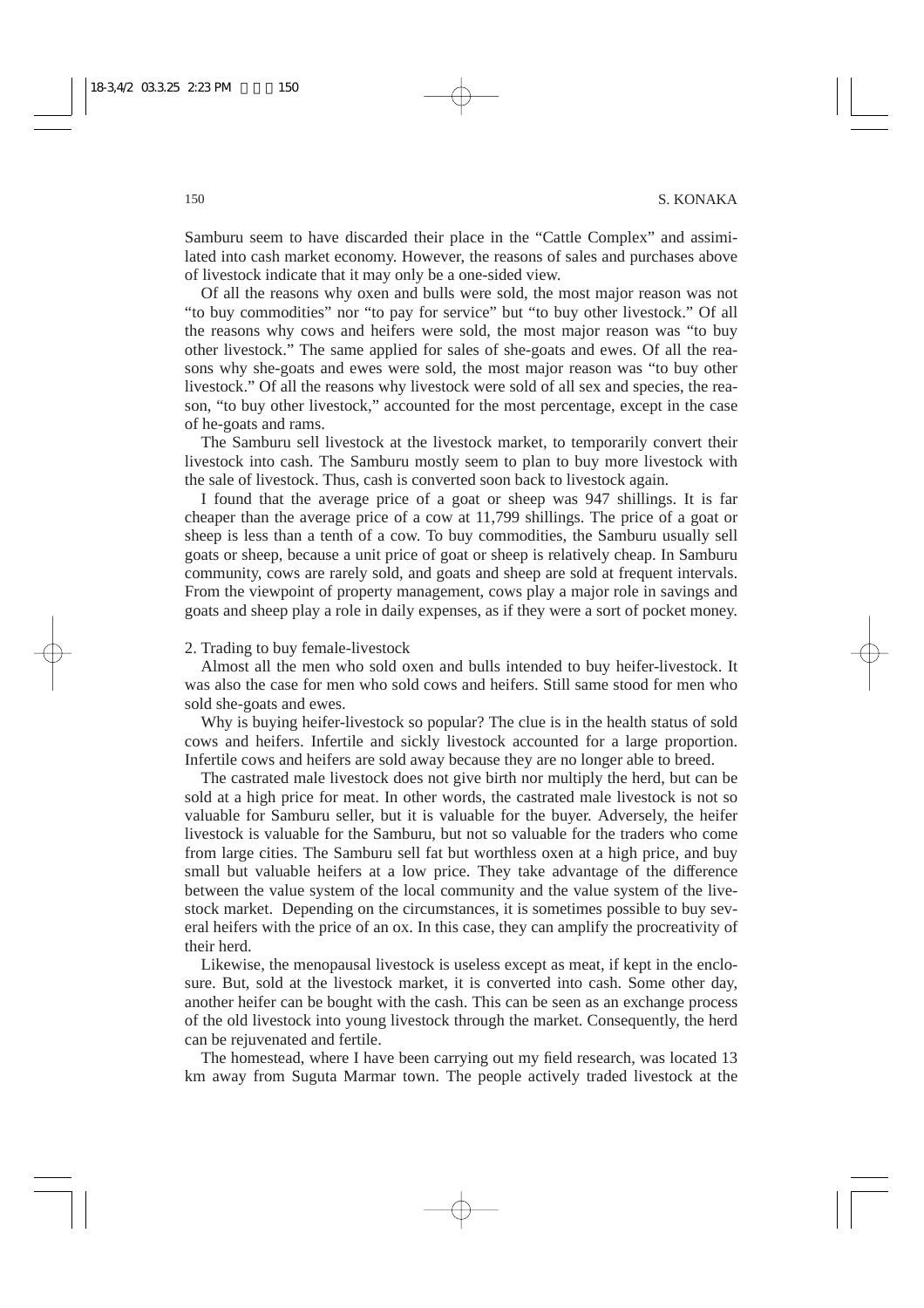livestock market. In a cattle herd of the homestead, all the individuals were female except for a bull. The proportion of female livestock was extraordinarily high (cow: bull=29: 1). From my observation on transition of this herd, when a male calf was grown, it was sold away and another heifer was bought at the market. Taking advantage of the livestock market, the owner replaced almost all the male calves in the herd with young heifers for breeding.

#### II. The Livestock Market in the "Cattle Complex"

1. Samburu's view of life associated with livestock

In modern economic terms, the Samburu may seem to multiply their herd in pursuit of maximization of profit in cash. It is true that they take advantage of the livestock market, but what the Samburu aim for is not maximization of cash, but maximization of their livestock.

The Samburu interest in the procreative power of livestock is closely related to their view of life associated with livestock rather than to economic utilitarianism. To become mature, it is necessary for any Samburu to perform many rites of passage. But in many cases, to perform the rites, they need livestock and its products. Therefore, without livestock, parents cannot make a man or woman out of their son or daughter. The common aim of all the Samburu men is to take as many wives as possible and to have as many children as possible, and to make his family as large as possible. However, in Samburu society, men cannot marry without paying livestock as bride wealth to their affines. For the Samburu, to make their family large is to have as many number of livestock as possible.

The livestock, especially cattle, is a Samburu symbol of value. For example, the Samburu use an epithet, "like a cow (*kotwana nketen*)," to laud a beautiful woman or a handsome man. Especially, a cow with a fine horn, with beautiful color, and with obedient behavior is called "holy cow (*nketen namnyak*)." The holy cow is regarded as effective in the reproduction of the herd. Therefore, in the hamlet where I stayed, a skull of the holy cow was placed in the enclosure in expectation of the effect. Among the Samburu, the daily behavior of the people admiring the cattle and its procreative power reinforces their motivation to aquire more cattle.

The value of cash is different from the value placed on livestock. Today, the Samburu recognize that they need cash for use in today's social life. However, they do not recognize the pursuit of cash as the aim of their life. The Samburu who went shopping in town commonly ridiculed the Kikuyu shopkeepers as greedy misers. They describe the man preoccupied with cash as "Money got inside of his brain (*Pesa ingia ndani ya kichwa:* Swahili)." They say that however much cash a man may earn, his life would be in vain without childlen.

#### 2. Trading as conversion of goods

As is described above, the Samburu buy livestock with the cash in hand. Thus, the Samburu trading of livestock can be characterized by a two-way flow of livestock and cash. Since the establishment of the livestock market, it has become possible to choose whether the Samburu hold property in livestock or cash.

The most typical example is the case of a man who sold his oxen for fear of raid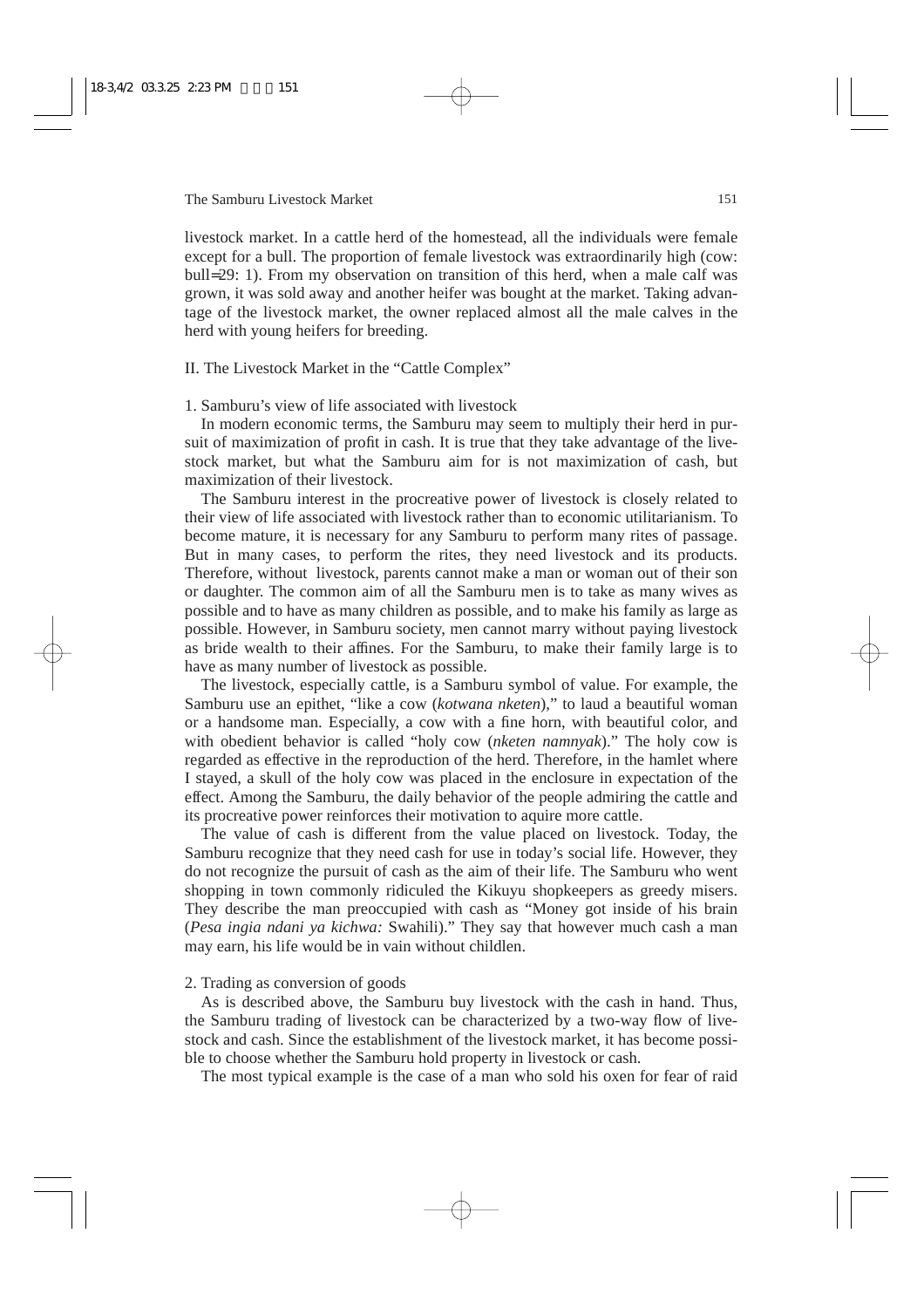and deposited the cash in a bank (Case No. 3). If he continues to hold his property as livestock, it is imperiled, but, if he sells the livestock at the market, he can convert his property into cash. After public security is recovered, it is possible for him to withdraw his deposit from the bank and buy livestock again. Then, he can convert his cash into livestock. In this sense, as the need arises, the Samburu seem to utilize the livestock market for a system of conversion based on two-way flow of circulation between livestock and cash.

3. The concept of exchange among the Samburu

As shown above, the Samburu trading of livestock is quite deliberate. What caused the present Samburu utilization of the livestock market? To understand the reason, the original exchange systems of livestock before the emergence of cash economy need to be examined.

| business terms | Samburu language | etymology in Swahili |
|----------------|------------------|----------------------|
| commerce       | piashara         | biashara             |
| market         | soko             | soko                 |
| shop           | duka             | duka                 |
| cash           | shilingini       | shilingi             |
| cash           | ropiani          | rupy                 |
| to trade       | sungulika        | ku-shughulikana      |
| to exchange    | pandeliso        | ku-badilishana       |
| to sell        | amir             | None                 |
| to buy         | ainyangu         | None                 |

Table 2. Samburu vocabulary of business terms and etymology in Swahili language.

Table 2 shows the vocabulary of business terms in Samburu. Almost all are loanwords from Swahili, an official language of Kenya. For example, *piashara* is borrowed from Swahili "biashara," which means "commerce" in English. However, the Samburu words which mean "to buy" and "to sell" are not borrowed from any language, indicating that the two concepts existed before cash economy.

To examine the Samburu concepts of buying and selling, I give two illustrative sentences below to show the usage *ainyangu* which means "to buy" in English.

#### Illustrative Sentence No. 1

*Kainyangua utauo nabo aitam shilingini galfni saal.* I bought one heifer for 9,000 shilling.

# Illustrative Sentence No. 2

*Kainyangua utauo nabo aitam sipeni tomono oare.* I exchanged twelve heifer-goats or sheep for one heifer.

In the Illustrative Sentence No. 1, the Samburu verb which means "to buy" is *ainyangu.* Strange to say, in the Illustrative Sentence No. 2, the Samburu verb which means "to exchange" is also *"ainyangu."* In other words, the Samburu verb *ainyangu* can be used both in the case of purchase and in the case of barter. Therefore, the proper English equivalent for the word *ainyangu* is "to acquire some-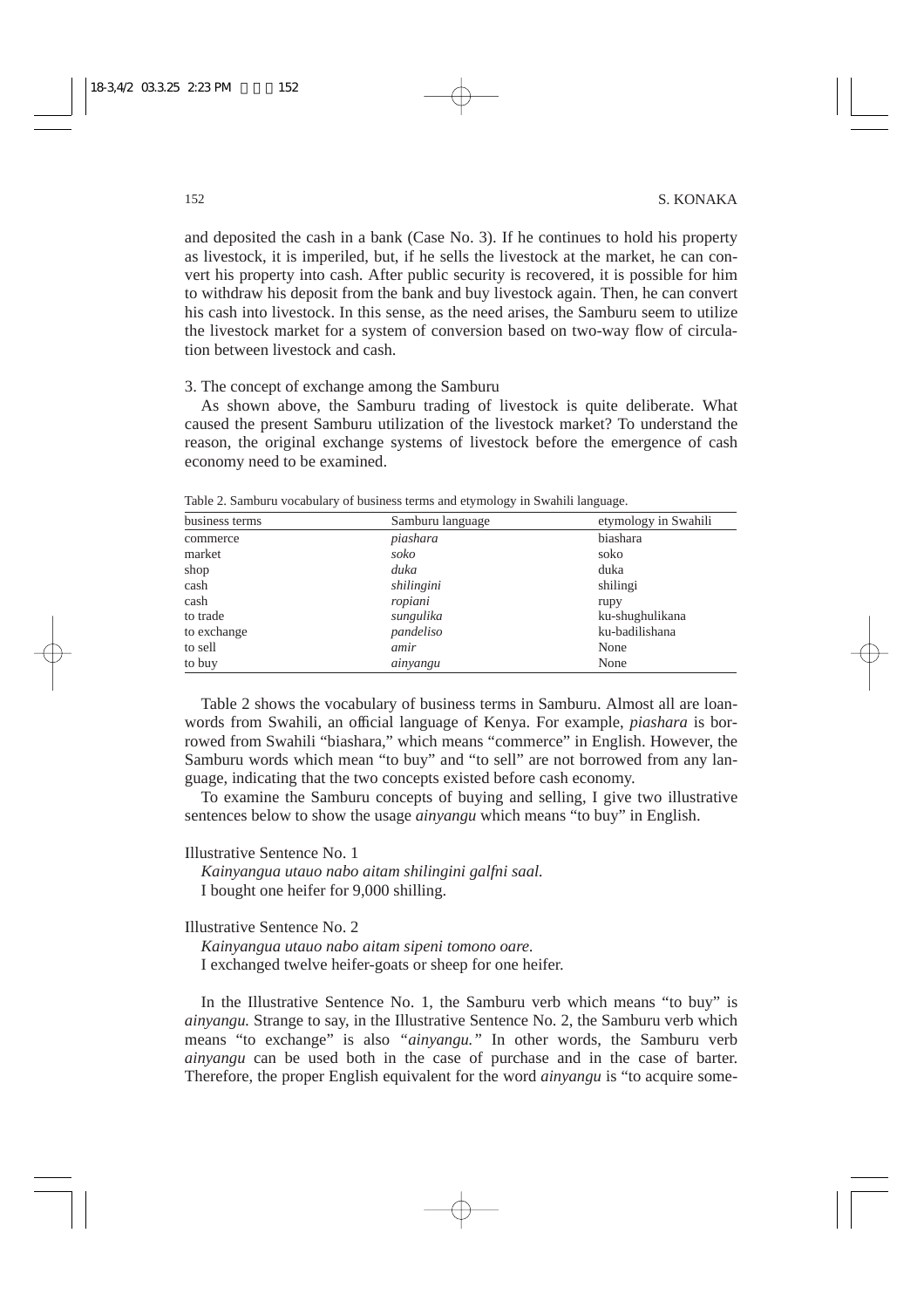thing necessary in exchange for property." That is the reason why the word *ainyangu* can be translated into "to buy" in the context of cash, and "to exchange" in the context of livestock. The same thing can be said of *amir* which means "to sell."

The Samburu basically trade to acquire "something necessary" in either cash or livestock. The concept of *ainyangu,* which means "to acquire something necessary in exchange for property," exactly represents the basic way of trading at the livestock market. In other words, the Samburu engage in trade at the livestock market based on their own concept of exchange.

| Sex and status of cattle | The goats and sheep equivalent to the cattle |  |
|--------------------------|----------------------------------------------|--|
| a pregnant cow           | 15 heifer-goats or sheep                     |  |
| a cow                    | 12 heifer-goats or sheep                     |  |
| a heifer                 | 12 heifer-goats or sheep                     |  |
| an ox                    | 6 heifer-goats or sheep                      |  |
| a bull                   | 6 heifer-goats or sheep                      |  |
| a calf                   | 3 heifer-goats or sheep                      |  |
|                          |                                              |  |

Table 3. Predetermined exchange rates between different sex and species of livestock.

On the other hand, barter of livestock is quite common among the Samburu. Table 3 shows the predetermined exchange rates to which they refer when they barter different sex and species of livestock. For example, one heifer is equivalent to twelve heifer-goats or sheep. I observed six barter cases at the livestock market.

I give an example of barter of livestock below.

#### Case No. 18

A man exchanged one heifer for twelve heifer-goats or sheep, because he did not have enough goats and sheep.

| Livestock              | The commodities equivalent to the livestock                                                        |
|------------------------|----------------------------------------------------------------------------------------------------|
| a heifer-goat or sheep | seven bundles of beads                                                                             |
| a heifer-goat or sheep | one pair of earrings <i>(urauri)</i> which the father wears when he circumcises<br>his children    |
| a heifer-goat or sheep | one pair of lion skin <i>(munken)</i> which the father wears when he circumci-<br>ses his childlen |
| a heifer-goat or sheep | one container <i>(nkidong)</i> of arrows                                                           |
| a heifer-goat or sheep | twelve arrows <i>(bae)</i>                                                                         |
| a heifer-goat or sheep | one house                                                                                          |

Table 4. Predetermined exchange rates between livestock and commodities.

It is possible to barter livestock for various commodities. The livestock play a similar role to money. Table 4 shows examples of the fixed exchange rates between livestock and commodities. For example, one heifer-goat or sheep is equivalent to seven bundles of beads.

I presume that the original style of exchange in Samburu community was barter of livestock. The market exchange introduced later to their community may have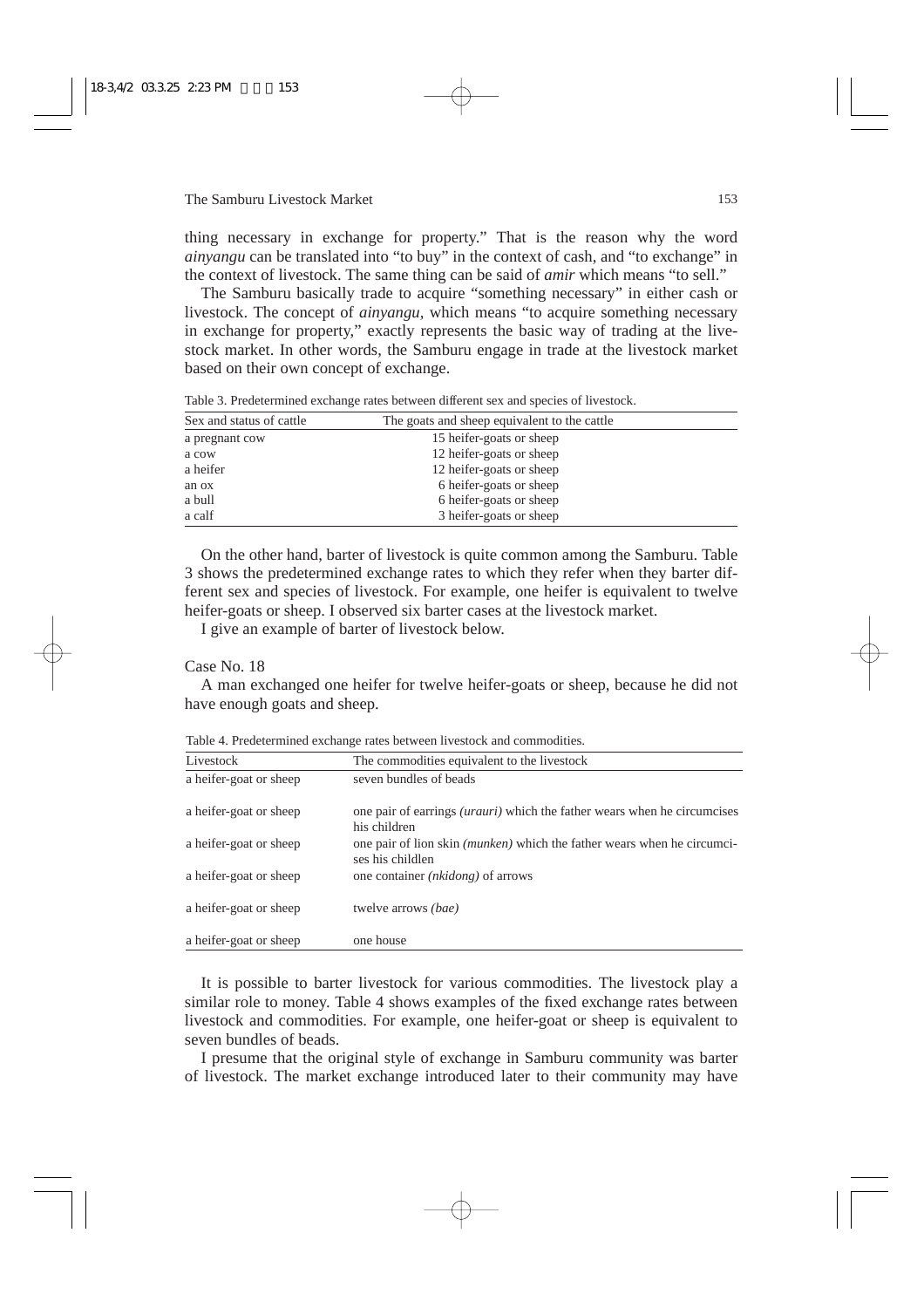been initially unfamiliar, but the Samburu accepted it as something similar to their original barter system.

4. Metaphorical way of thinking

The Samburu are very good at using metaphor. The word *kotwana,* which means "it is like something,"can be commonly heard in daily life.

The Samburu name their livestock according to the metaphorical way of thinking. For example, a cow whose color is similar to the color of gazelle is named *nantarawet,* a gazelle. A cow whose color is similar to the color of red clay is named *naiyareko,* red clay, The same thing can be said of the name of a place. A white hill whose ridge line is similar to the side view of instep is named *naibor nkeju,* which means "white foot."

Moreover, in the Samburu expression, the world of livestock is likened to the world of human beings. The reverse is also true. They say that castrating a lamb is akin to circumcising a boy. Once they described the bumper of my car as a "horn" of the car. I suppose those skillful metaphors have a close relation to their life style with livestock, because the livestock can be quite desirable material for the metaphorical way of thinking.

One day, a Samburu old woman told me:

*Kesham shilingini XXXX, kotwana Iloikop o nketen.* (As the XXXX [another ethnic group] love Kenyan Shillings, so the Samburu love cattle).

This utterance shows that the Samburu themselves see livestock as cash metaphorically. Their original barter exchange system worked as a model for today's livestock market, because they see nothing different.

The emergence of a livestock market in the "Cattle Complex" does not mean that people have discarded the principle of the "Cattle Complex" and rushed into the market economy. If anything, the livestock market is merely utilized for the new opportunity for livestock exchange with the mediation of cash. The Samburu are in the process of constructing a new pastoral system compatible with market economy, and taking advantage of the livestock market, and are able to maintain their own culture.

#### **REFERENCE**

- Anderson, D.M. 1988. Cultivating pastoralists: Ecology and economy among the Il Chamus of Baringo, 1840-1980. In (D. H. Johnson & D. M. Anderson, eds.) *The Ecology of Survival: Case Studies from Northeast African History*, pp. 241-260. Lester Crook Academic Publishing, London.
- Bohannan, P. 1955. Some principles of exchange and investment among the Tiv. *American Anthropologist,* 57: 60-70.
- Evangelou, P. 1984. *Livestock Development in Kenya's Maasailand: Pastoralists, Transition to a Market Economy.* Westview Press, Boulder and London.
- Fratkin, E., K.A. Galvin, & E.A. Roth 1994. Introduction. In (E. Fratkin, K.A. Galvin, & E.